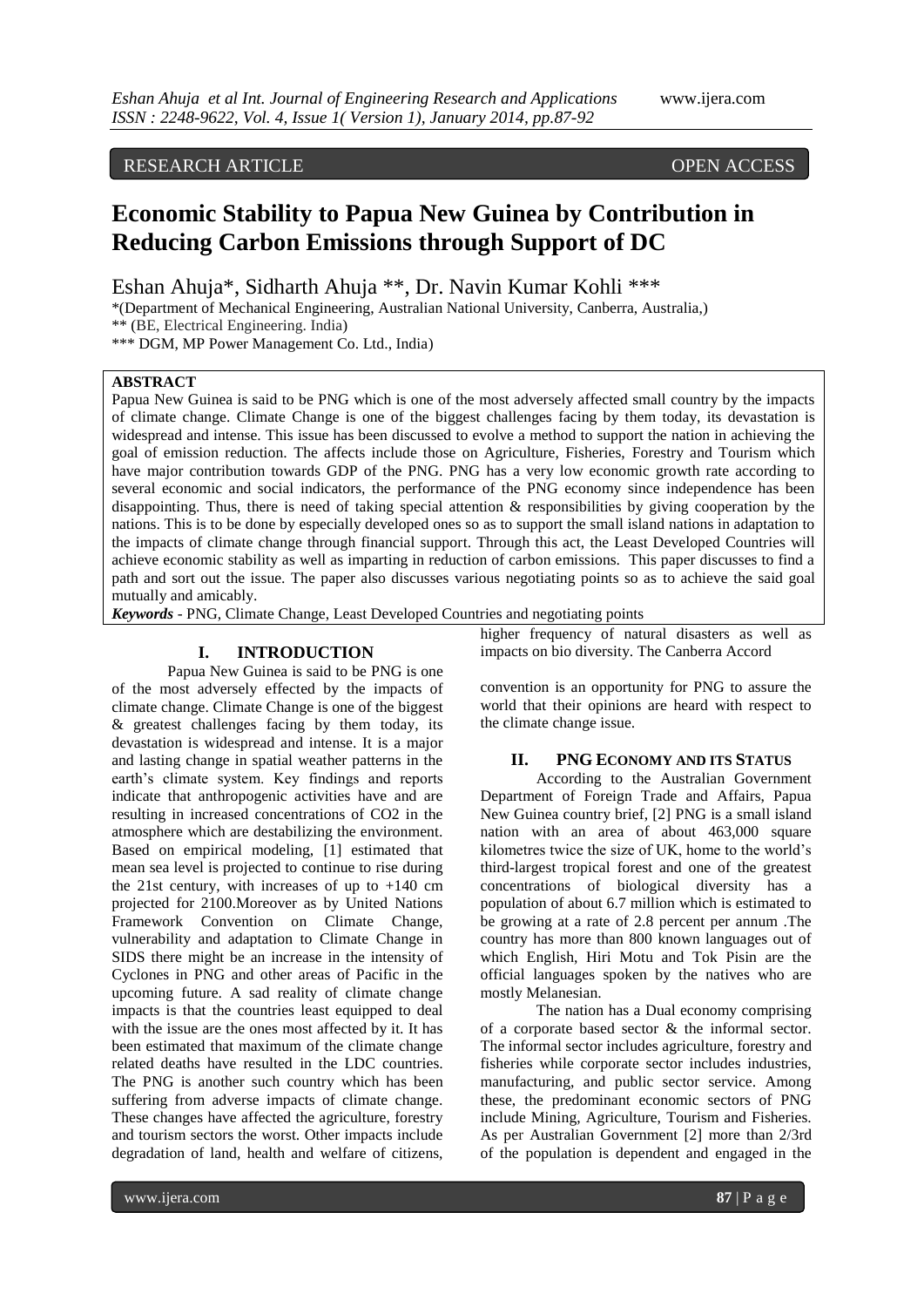informal sector which generates more than  $1/3<sup>rd</sup>$  of the country's GDP. PNG has a very low economic growth rate according to several economic and social indicators, the performance of the PNG economy since independence has been disappointing.

It remains one of the least developed nations on earth and according to United Nations Development<br>Programme. Papua New Guinea, Human Programme. Papua New Guinea, Human Development Index rank of the nation is 156th of 187 countries surveyed, lower than any other country in the Pacific. On the basis of Australian Government [2], the nation's GDP growth rate was above 9 per cent in 2012.This growth rate is supported by improved mining productivity as well as the construction activity in relation to PNG's Liquefied Natural Gas Project.

Economy of PNG faces risks such as impacts from growth in the mineral sector, fisheries and the LNG project. Some of the obstacles to the economic development are Policy instability, Poor Infrastructure, Inflation, Foreign Currency & Trade regulations also PNG government revenues remain vulnerable to volatility in global prices for gold, copper and oil. According to New Agriculturist, PNG is a major exporter to Australia, Japan and China and amongst all the exported products agriculture based products contribute to about 1/5th of the overall exports moreover the nation is amongst the top exporters of tropical hardwood all over the world. Major exports include gold, copper ore, logs, coffee, cocoa, fishes & prawns.

#### **III. CLIMATE CHANGE IMPACTS ON PNG**

According to the World Bank, World Development Indicators [3],[4] PNG's net energy consumption rose more than 30 % from 1990-2011, moreover there is a two-fold increase in total carbon dioxide emissions of the nation in a time span of 20 years initiating from 1990. Pokana wrote out of all the carbon emitting sources of the nation Land use, land use change and forestry (LULUCF) contributes to more than 3/4th of total emissions by the main drivers of emissions to be Logging and Subsistence agriculture. [5] As by UFCCC, commercial logging is fairly widespread throughout the regions of the nation with more than 1 million hectares already logged, other than logging the other contributors to the emissions in PNG are Agriculture Leases and Commercial Agriculture etc. The climate change impact on PNG is much worse compared to other small island nations as a result of its geographical location. Majority population of the nation especially, rural, have natural resources as the only source of Income. Over recent times, Droughts, floods increased frequency of tropical cyclones e.g. El Nino case have affected thousands of people every year causing billions worth damages in

addition to loss of lives and property. There are various most affected aspects which are most vulnerable to climate change which account for more than 3/4th of the nation's GDP and more than 80 % of the population relies on them as the major source of food and income**.** [6][7]

- i. Agriculture is the most important sector on the basis of the economic conditions of the nation as it consists of a wide variety of crops which are exported to other countries. According to Bell, increase of extreme weather events due to climate change affects the livelihood & the business of the rural people by causing damage to agriculture crops. [1] This was evident by a decreased production of crops like Taro, Cassava, Sugarcane & some major commercial crops such as coffee, cocoa due to extreme variations in the rainfall patterns.[8] As per PNG, crops such as coconuts, mango, betel nut and breadfruit are now observed in higher altitudes than before.[9] Thus as by worldwide fund for nature in PNG, overall the livelihood, employment and food security of the people of PNG are affected by the impacts of climate change on the agricultural sector. As this sector supports the unstable economy of the nation thus, there is a dire need of attention to it so as to strengthen the economy as well as to improve the standard of living of the people of PNG.[3]
- ii. PNG on the basis of New Agriculturist, comprises of one of the largest fisheries zone in the Pacific and has extensive and valuable fisheries resources ranging from inland river fisheries, and aquaculture to large-scale deep water tuna fisheries.[10] The increase in Coastal Erosion and Saltwater intrusion as a result of Sea level rise in low lying coastal areas result in increased fishing pressure on coastal habitats. Moreover, the decline in the saturation level considered adequate for coral growth due to Ocean Acidification is contributing in the destruction of ocean life especially fishes like Tuna which are amongst the highest contributors in exports so such conditions if left unseen can impact the economy of the nation.
- iii. The tourism potential in PNG is far ahead of that of other tourism based nations and its group members of small island nations yet it is underdeveloped. One of the reasons behind this is improper organisation and less priority been given to tourism by the government of PNG moreover according to Institute of National Affairs (INA). Research of economic growth in PNG majority of the rural parts of the nation remains untouched by modern industry and has archaeological and geological landscapes such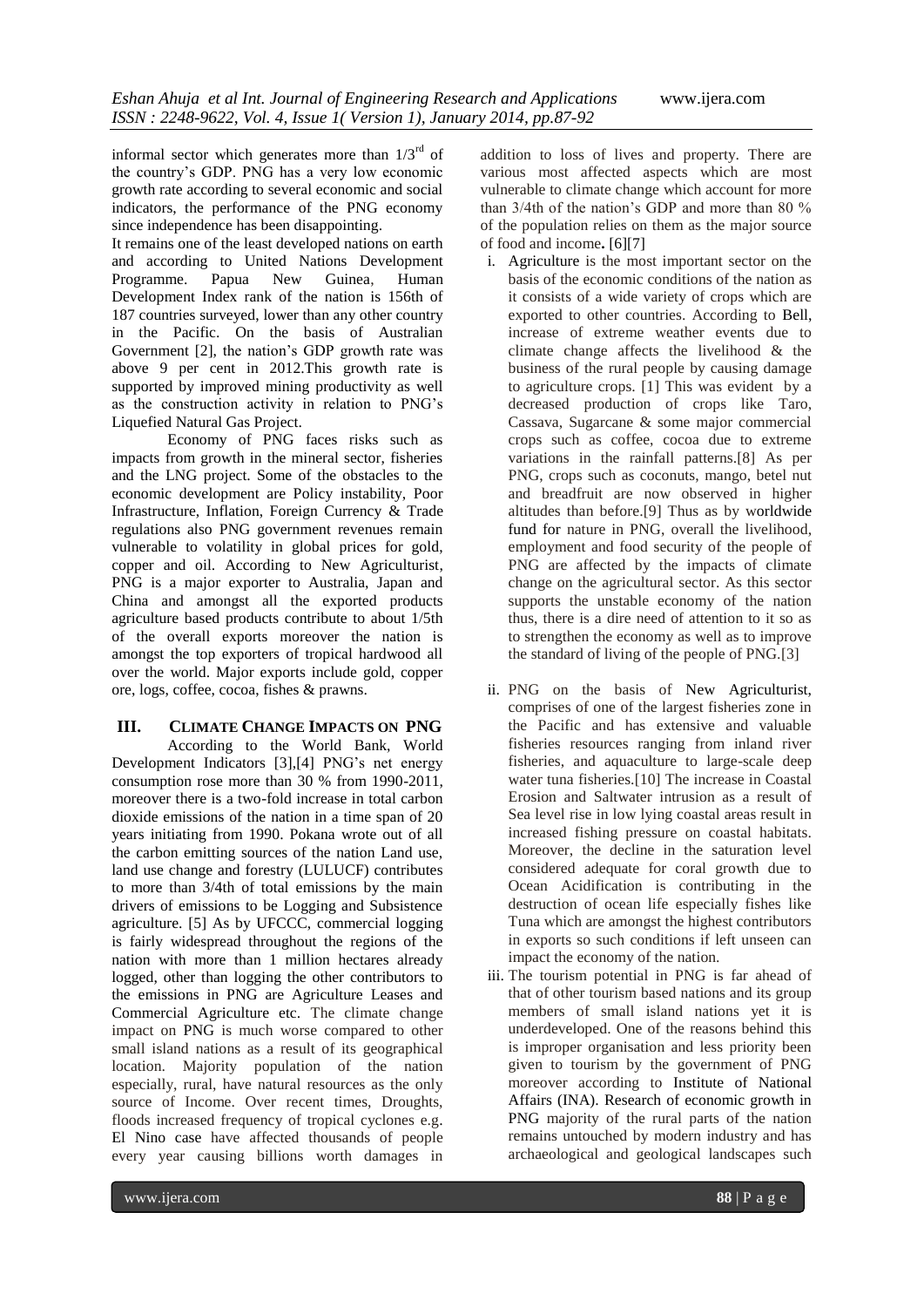as grand sierras and majestic canyons still at present, the annual tourism income is about 20 million US dollars, and recently evidence of some of the earliest agricultural people on earth is found in PNG. Thus, as by UNFCC, vulnerability and adaptation to climate change in SIDS.[12] Tourisms is one of the major economic sectors in PNG but due to impacts of climate change such as Sea-level rise, accelerated beach erosion, degradation of coral reefs (including bleaching), and the loss of cultural heritage on the coasts through inundation and flooding, the attractiveness of the nation is affected. Increase in the frequency or intensity of hurricanes and cyclones also strongly affects the tourism industry.

- iv. Nation's reliance on Oil & gas sector shows its importance and even justifies the money invested on the production side. According to World Bank Group in PNG, PNG economic briefing, the impacts of climate change is affecting the economic growth of this sector as seen in the recent year case i.e. wetter than usual weather was one of the major factors which hampered the Oil & Gas production especially in the first half of the year 2012.[13]
- v. Frequent precipitation events and flooding due to sea level rise is affecting the land use at a much higher level. As per Climate Frontlines, Climate Change in PNG, the impact of flooding in the case of Carteret Island in PNG resulted in resettlement of the people to other areas in Bougainville, there are other low lying attols too such as Tuvalu, Tokelau, Kiribati etc. which are experiencing the same issues. Furthermore, United Nations Framework Convention on Climate Change (UNFCC), vulnerability and adaptation to climate change in SIDS wrote inappropriate land use practices due to intensified farming systems accelerate the land degradation (e.g. soil erosion, siltation, and loss of soil fertility), especially the indigenous population of PNG. As they have connected cultural values with their land so the land loss can affect them psychologically as well as sociologically. [14]

#### **IV. KEY NATIONAL INTERESTS**

Today, PNG suffers from numerous climate change impacts these include short term and long term, irreversible and impacts of tremendous magnitude. The economy of the country is highly dependent on its agriculture, marine eco systems, mining and tourism sector. Needless to say, climate change threatens their economy as well as the lives of people and stands in the way of our path towards security and sustainability. Based on the above

mentioned future impacts, there is a constitution of independent state of PNG. The PNG government has the following key national interests:

- i. To achieve Development Primarily through the use of Papua New Guinean forms of social , political and economic organization
- ii. Stability of economy<br>iii. Reducing Emissions
- Reducing Emissions from deforestation and forest degradation<br>Sustainable mar
- iv. Sustainable management of forest and enhancement of Forest Carbon Stocks
- v. Protection of coastal marine and land ecosystems

Highlighting the importance of coastal marine ecosystems such as mangroves, tidal salt marshes and sea grass meadows to adaptation and mitigation to climate change and looking forward to continue work on this under Subsidiary Body for Scientific and Technological Advice (SBSTA).

#### **V. UNFCC APPROACH**

In the Rainforest Politics & the Carbon-Credit Trade in PNG, one of the previous approaches of the nation is its activeness with regards to deforestation. It has been a founding member of the rainforest coalition alongside Costa Rica. Its interests in deforestation were shown initially in the Montreal conference of 2005. PNG out of all the small island nations has got recognition as one of the leaders in promotion of International level of discussions on Reduced Emissions from Deforestation and Forest Degradation (REDD) moreover PNG's role in encouraging the carbon trading is globally appreciated. [15] Majority of population is dependent on the forest products as their source of livelihood. One of the significant initiatives by PNG for improving their livelihood is evident from the PNG-Australia Forest Carbon Partnership (PNGA-FCP) which further aims to protect the biodiversity. Overall, PNG has shown great interest in forest conservation and has been a prominent player in the climate regime in the context to deforestation. Some of the Current Funds to PNG and other small island nations so as to deal with the devastating effects of climate change are discussed below.

Global Climate Change Alliance (GCCA), funded by the European Commission Development that aims to increase capacities to adapt to the effects of climate change. Global Facility for Disaster Reduction and Recovery (GFDRR) funded by the World Bank provides technical and financial assistance to mainstream disaster risk reduction into the national plans. International Development Association (IDA) funds projects supporting adaptation to climate change, including improved access to clean energy, and transition to low carbon development. MDG Achievement Fund by the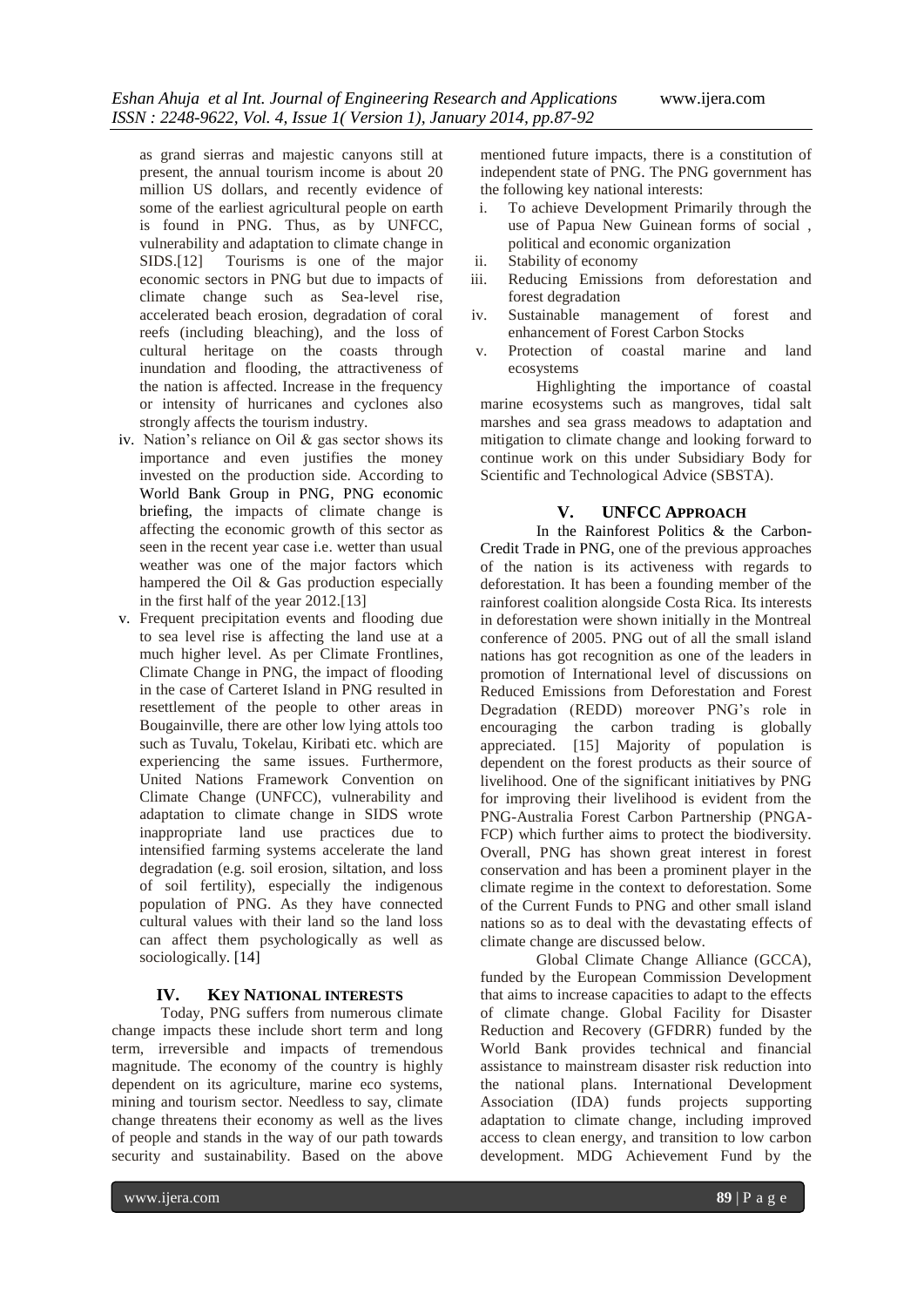Spanish Govt. is in environment and climate change related activities.

Small Activities Scheme (SAS) funded by Australia's Aid Program (AUSAID) provides funds for community generated climate change adaptation projects. The negotiating points as discussed below considering the national interests of PNG and the previous approaches under UNFCC.

#### **5.1 Negotiating Point No 1-(Financial Assistance and Adaptation Fund)**

According to Canberra Accord,[16] parties agree to establish the Financial Assistance and Adaptation Fund (FAAF) to facilitate the mandatory contribution of funds to those are adversely affected by climate change and the transition to clean technology.

- i. In order for full transparency and fairness the FAAF board will be composed equally and answerable to the COP.
- ii. Funded by a global tax on international currency transfers of less than 0.1%.
- iii.  $\Box$  o qualify FAAF grant, the receiving party must demonstrate co-operation to advance free trade agreements between parties.
- iv. Funding will be assigned towards a science based ecological accounting system.
- v. Takes note that recipients of FAAF assistance shall be subject to a midterm review.
- vi. Funding shall be arranged on the condition that fund will allow open talk on trade agreements.

The previous negotiation had a similar objective but didn't considered such a broad spectrum and was lacking a scope of efficient and strategic applications because it doesn't included the an approach of funds as per the global tax on international currency transfers which ensures proper regulation, implementation as well as commitments from the parties. Final decisions related to funding on that gets how much. Economic conditions of the government of PNG don't allow the allocation of a monetary fund for the Ecological Accounting Systems (EAS) in order to assess its ecological assets worth. Moreover, economic status of PNG also results in very low market exchange rates, in times of transfer of technology the net benefit received is very low the global tax on currency transfer being administered by World Bank ensures maximised benefits for LDC'S Developing the ability to resist sustain and mitigate impacts of climate change requires grants and funding which aim to develop clean and resistive technologies towards climate change. The distribution of funds from a central body with a specific objective of assisting most effected poor nation would ensure an

equitable distribution and swift achievement of objectives.

- **5.2 Negotiating Point No 2- Ensuring the effectiveness of the REDD+ mechanism**
	- i. Parties agree to establish REDD+ as an international mechanism by including it in the LULUCF agreement currently included under the UNFCCC.
	- ii. REDD+ will create incentives for forest conservation and preservation for all countries through carbon credits and offsets.
	- iii. The current United Nations Collaborative Programme on reducing emissions from deforestation and forest degradation will incorporate LULUCF.

The poor economic conditions of PNG is in a dire need of an economic incentive , with forest as our biggest natural asset the initiatives of their carbon credits for their conservation would allow a steady inflow of funds. According to INA, research of economic growth in PNG, only 50% of the population in PNG receives primary education and the numbers are even worse in the rural areas, the reason for high rate of deforestation apart from lack of alternatives is the lack of knowledge. Educating this segment of population is expected to drastically reduce these rates ultimately leading to decreased GHG emissions from PNG. Thus, for dealing with the devastating effects of climate change REDD+ effectiveness is a must.

#### **5.3 Negotiating Point No 3- establishment of an Insurance Fund**

On the basis of Canberra Accord, parties agree to establish an insurance fund to aid non-Annex countries in combating future unforseen or unpredictable climate change impacts and emergencies including, but not limited to, natural disasters (i.e. droughts, floods, storms) and the spread of infectious diseases. Funding priority will be given to countries with higher indexes of vulnerability to the impacts of climate change. This fund would be contributed annually by all countries on 1% of their GDP, and on a voluntary basis by all the other parties as all countries are eligible for funding.

PNG is aware of the economic and social impacts of the natural disasters. The risks as well as the costs related to these disasters are increasing with respect to the continuous changes in the climate. Events such as the Western Highlands floods where smallholder coffee plantations were washed away are one such investment as these types of calamities effects people's financial security. This agreement will ensure the government and its poor citizens do not have to pay for such calamities in the future.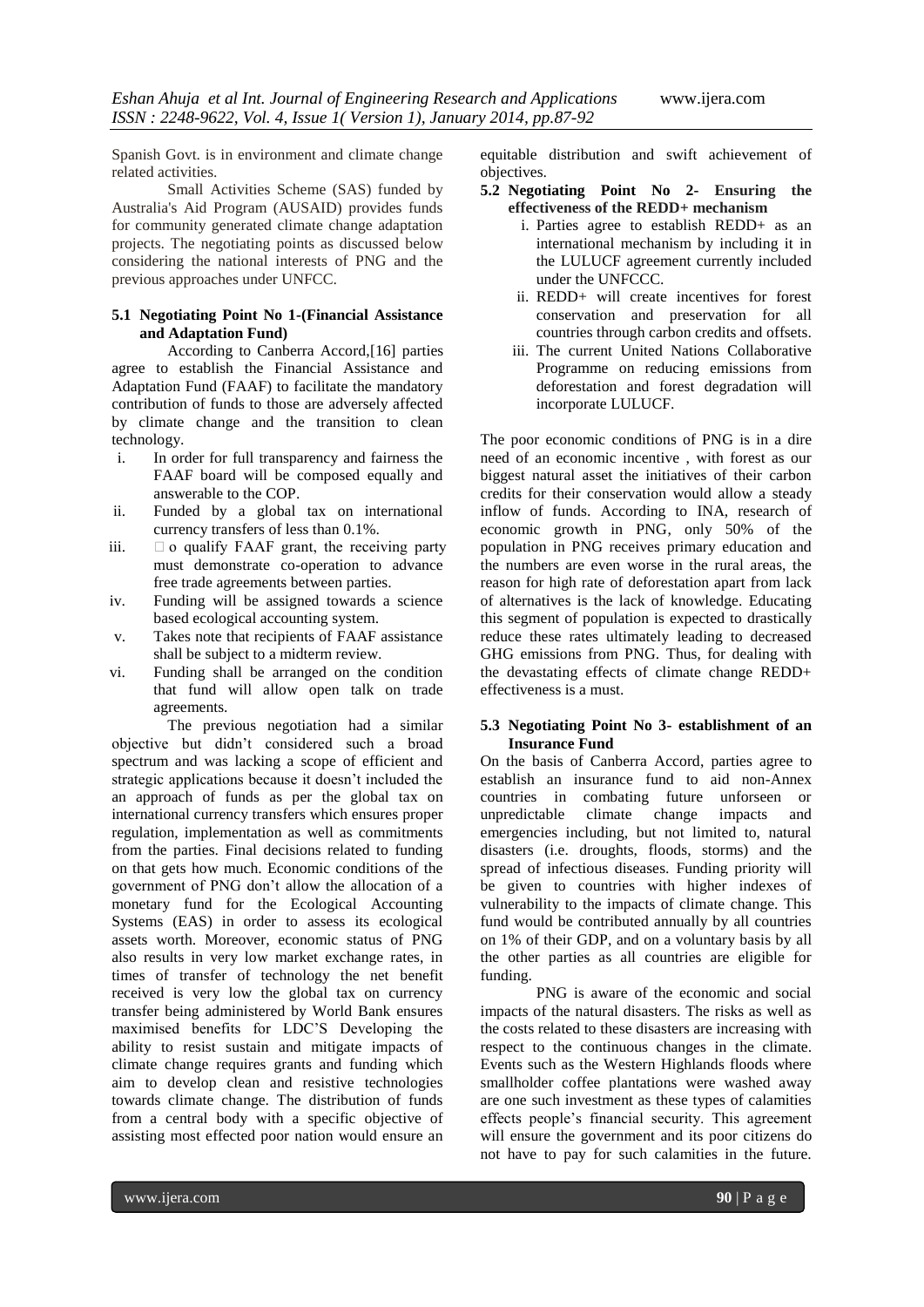Historically, malaria was limited to coastal regions, but a warming climate is enabling mosquitoes to survive in the highlands, endangering the lives of 2 million people who were previously not at risk. Thus, there is a need for disaster risk management (DRM) not only to address current risks, but also risks heightened through climate change , and this insurance fund will ensure Security to the people of PNG and will help reduce migration of the nation's population to other countries .

#### **VI. CONCLUSION**

According to UNFCC, vulnerability and adaptation to climate change in SIDS amongst the members of AOSIS and SIDS, PNG is one of the most adversely affected by the impacts of climate change. There is a need of mutual understanding of responsibilities and cooperation amongst the nations especially developed ones so as to support the small island nations in adaptation to the impacts of climate change by contributing some percentage of their GDP as a financial aid on the basis of respective needs of the LDC as well transfer of technological expertise with the latter going towards adaptation strategies. This will act as an opportunity for the Least Developed Countries to achieve economic stability as well as contribute in reducing carbon emissions thereby achieving the emission reduction goals on a large scale. Thus, according to the basic requirements of the above mentioned goals the negotiating points are being framed.

As PNG contributes to climate change mainly via deforestation and the Clean Development Mechanism is such that afforestation and reforestation are the only carbon sequestration activities allowed. Thus ensuring the continuity of REDD as a market based system by including in LULUCF is reasonable and appropriately justified. Overall, we appreciate that the entire negotiations occurred making use of science and equity, as discussed above and resulted in a win-win solution for all the countries.

#### **VII. ACKNOWLEDGEMENTS**

Eshan Ahuja is BE (Mech. Engg.) and has experience in energy efficiency consulting firm. He has published six papers in the past on energy and climate change. He is completing Master of Energy Change from the Australian National University, Canberra. He acknowledges with thanks for the support provided by the Australian National University, in completing the present paper.

#### **VIII. ABBREVIATIONS**

- i. Australia's Aid Program –AUSAID
- ii. Developed Country- DC
- iii. Disaster risk management DRM
	-
- iv. Ecological Accounting Systems –EAS
- v. Financial Assistance and Adaptation Fund FAAF
- vi. Global Climate Change Alliance –GCCA
- vii. Global Facility for Disaster Reduction and Recovery -GFDRR
- viii. Institute of National Affairs INA
- ix. International Development Association IDA
- x. Land use, land use change and forestry-LULUCF
- xi. Least Developed Country- LDC
- xii. Papua New Guinea- PNG
- xiii. Papua New Guinea-Australia Forest Carbon Partnership - PNGA-FCP
- xiv. Reduced Emissions from Deforestation and Forest Degradation – REDD
- xv. Small Activities Scheme -SAS
- xvi. Subsidiary Body for Scientific and Technological Advice –SBSTA
- xvii. United Nations Framework Convention on Climate Change- UNFCC

#### **REFERENCES**

- [1] Bell, J. D. Vulnerability of tropical Pacific fisheries and aquaculture to climate change. Secretariat of the Pacific Community, New Caledonia. 2011.
- [2] Asik, R. Conference of Parties (COP17). (P. Press, Interviewer) Australian Government Department of Foreign Trade and Affairs. 2013. Papua New Guinea country brief. http://www.dfat.gov.au/geo/png/.
- [3] Worldwide Fund for Nature. WWF in Papua New Guinea. 2013. Available from http://wwf.panda.org/who\_we\_are/wwf\_offi ces/papua\_new\_guinea/?referer=wwforg.
- [4] The World Bank Group in Papua New Guinea. (WBG). Papua New Guinea Economic Briefing, 2013.availablefromhttp ://www.worldbank.org/content/dam/Worldb ank/document/EAP/Papua%20New%20Gui nea/PNG-Economic-Brief-2013-1.pdf
- [5] Pokana, J. An overview of Papua New Guinea's readiness efforts towards the mitigating of its greenhouse gases. 2013. Available from http://www.env.go.jp/en/ earth/apnet/documents/seminar/22nd/07\_P NG\_Pokana.pdf.
- [6] UNFCCC.Papua New Guinea 2000Under the United Nations Framework Convention on Climate Change.
- [7] UNFCCC, Climate Change: Impacts and Vulnerabilities and Adaptation in Developing Countries, 2007. 53, 1-64. Available from from http://www.gwp.org/Global/